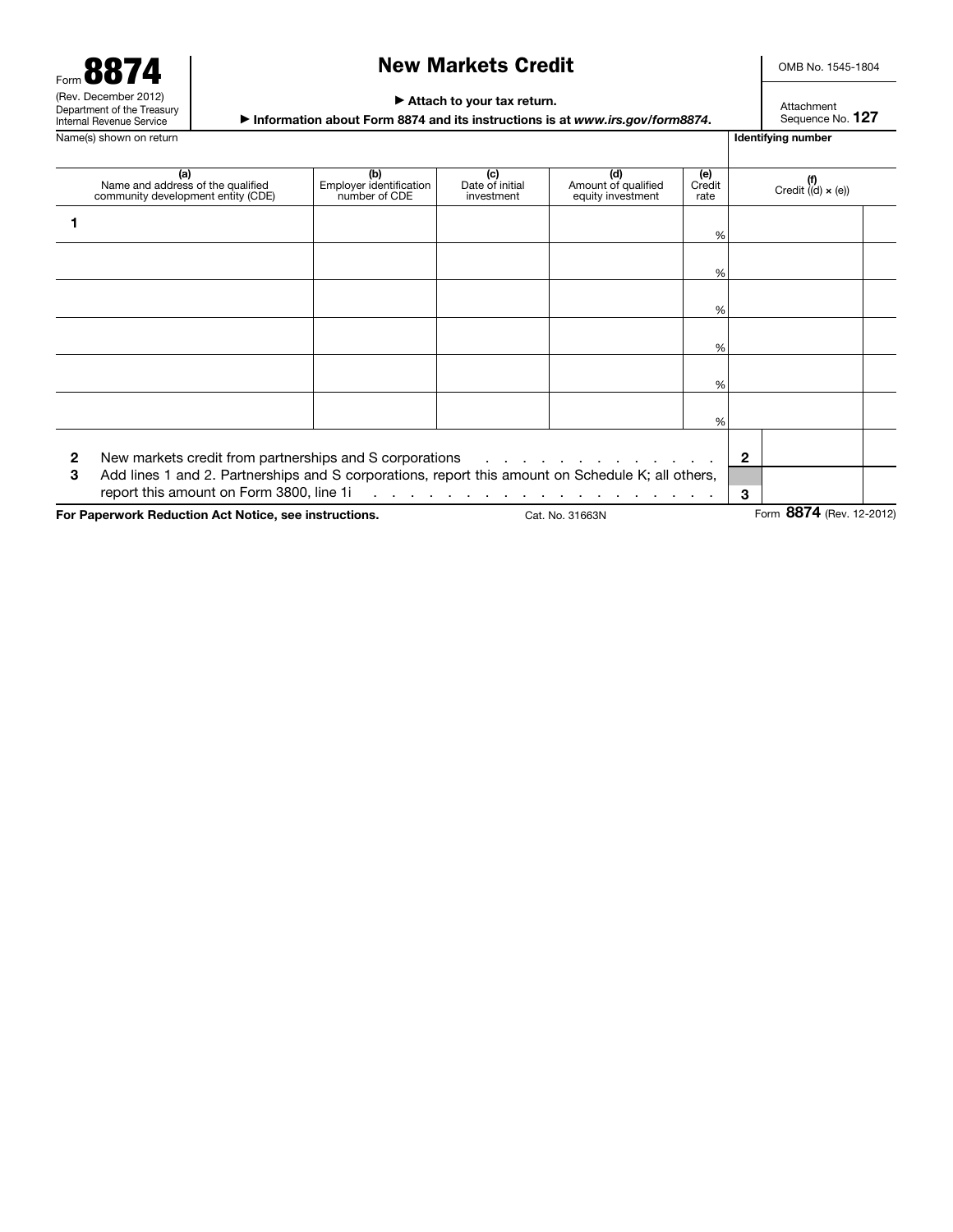# General Instructions

Section references are to the Internal Revenue Code unless otherwise noted.

### Future Developments

For the latest information about developments related to Form 8874 and its instructions, such as legislation enacted after they were published, go to *www.irs.gov/form8874*.

### What's New

The new markets tax credit allocation has been extended for calendar years through 2013. To find out if the allocation is extended beyond 2013, go to *www.irs.gov/form8874*.

### Purpose of Form

Use Form 8874 to claim the new markets credit for qualified equity investments made in qualified community development entities (CDEs). This credit is part of the general business credit.

Taxpayers that are not partnerships or S corporations, and whose only source of this credit is from those pass-through entities, are not required to complete or file this form. Instead, they can report this credit directly on line 1i of Form 3800.

### **Definitions**

### Qualified CDE

A qualified CDE is a domestic corporation or partnership that meets the following requirements.

• Its primary mission is serving, or providing investment capital for, low-income communities or persons.

• It maintains accountability to residents of low-income communities through their representation on any governing board or advisory board of the entity.

• It is certified as a qualified CDE by the Community Development Financial Institutions (CDFI) Fund of the Department of the Treasury.

Qualified CDEs also include specialized small business investment companies and community development financial institutions. See section 45D(c)(2).

### Qualified Equity Investment

A qualified equity investment is an interest in a qualified CDE in the form of stock (other than nonqualified preferred stock) in a corporation or a capital interest in a partnership that meets all of the following requirements.

• You acquired the investment solely for cash at its original issue (or from a taxpayer for whom the investment was a qualified equity investment). The cash may be from borrowed funds, including a nonrecourse loan.

• Substantially all (at least 85%) of the cash is used to make qualified low-income community investments. The 85% requirement is reduced to 75% for the seventh year of the 7-year credit period.

• The investment was designated as a qualified equity investment or a non-real estate qualified equity investment by the CDE on its books and records for purposes of the new markets credit.

Generally, a qualified CDE can designate an equity investment as a qualified equity investment or a non-real estate qualified equity investment only if it applied for and received a new markets credit allocation and entered into an allocation agreement with the CDFI Fund before the equity investment was made.



*Qualified CDEs must provide taxpayers holding a qualified equity investment with a completed Form 8874-A when a qualified equity investment is acquired.* 

Exceptions. An equity investment in an entity that otherwise qualifies as a qualified equity investment or a non-real estate qualified equity investment is eligible to be designated as a qualified equity investment if made prior to an allocation agreement only if either of the following applies.

• The equity investment was made on or after April 20, 2001, and the designation of the equity investment as a qualified equity investment is made for a credit allocation received under an allocation application submitted to the CDFI Fund no later than August 29, 2002. If the entity in which the equity investment is made does not receive an allocation under an allocation application submitted no later than August 29, 2002, the equity investment will not be eligible to be designated as a qualified equity investment. For details, see Regulations sections 1.45D-1(c)(3)(ii)(A) and 1.45D-1(c)(3)(iii).

• The equity investment was made on or after the date the CDFI Fund publishes a Notice of Allocation Availability (NOAA) in the Federal Register, and the designation of the equity investment as a qualified equity investment is made for a credit allocation received under an allocation application submitted to the CDFI Fund under that NOAA. If the entity in which the equity investment is made does not receive an allocation under that NOAA, the equity investment will not be eligible to be designated as a qualified equity investment. For details, see Regulations sections 1.45D-1(c)(3)(ii)(B) and 1.45D-1(c)(3)(iii).

The maximum amount of equity investments so designated by the qualified CDE cannot exceed the amount of the allocation it received from the CDFI Fund. The names and addresses of qualified CDEs that have received an allocation for each allocation round and the amount of that allocation is listed on the CDFI Fund website at *www.cdfifund.gov.* 

### Non-Real Estate Qualified Equity Investment

If a qualified equity investment is designated as a non-real estate qualified equity investment, then the qualified equity investment may only satisfy the substantially-all requirement if the CDE makes qualified low-income community investments that are directly traceable (including investments made through one or more CDEs) to non-real estate qualified active lowincome community businesses. The proceeds of a non-real estate qualified equity investment cannot be used for transactions involving a qualified active low-income community business that is not a non-real estate qualified active lowincome community business. See Regulations section 1.45D-1(d) for details about qualified low-income community investments.

## How To Figure the Credit

A credit generally is allowed to the holder of the qualified equity investment on each of 7 credit allowance dates. The credit allowance dates are the date you make the initial investment and each of the next 6 anniversary dates. The credit is equal to the qualified equity investment multiplied by 5% (6% for the 4th through 7th years). However, the credit is not allowed for a credit allowance date if the investment is not a qualified equity investment on that date.

### Recapture of the Credit

You may have to increase your tax by a credit recapture amount if at any time within 7 years from the date of the original issuance of the qualified equity investment:

• The entity ceases to be a qualified CDE,

• Substantially all of the proceeds of the investment cease to be used to make qualified low-income community investments, or

• The investment is redeemed or otherwise cashed out by the entity.